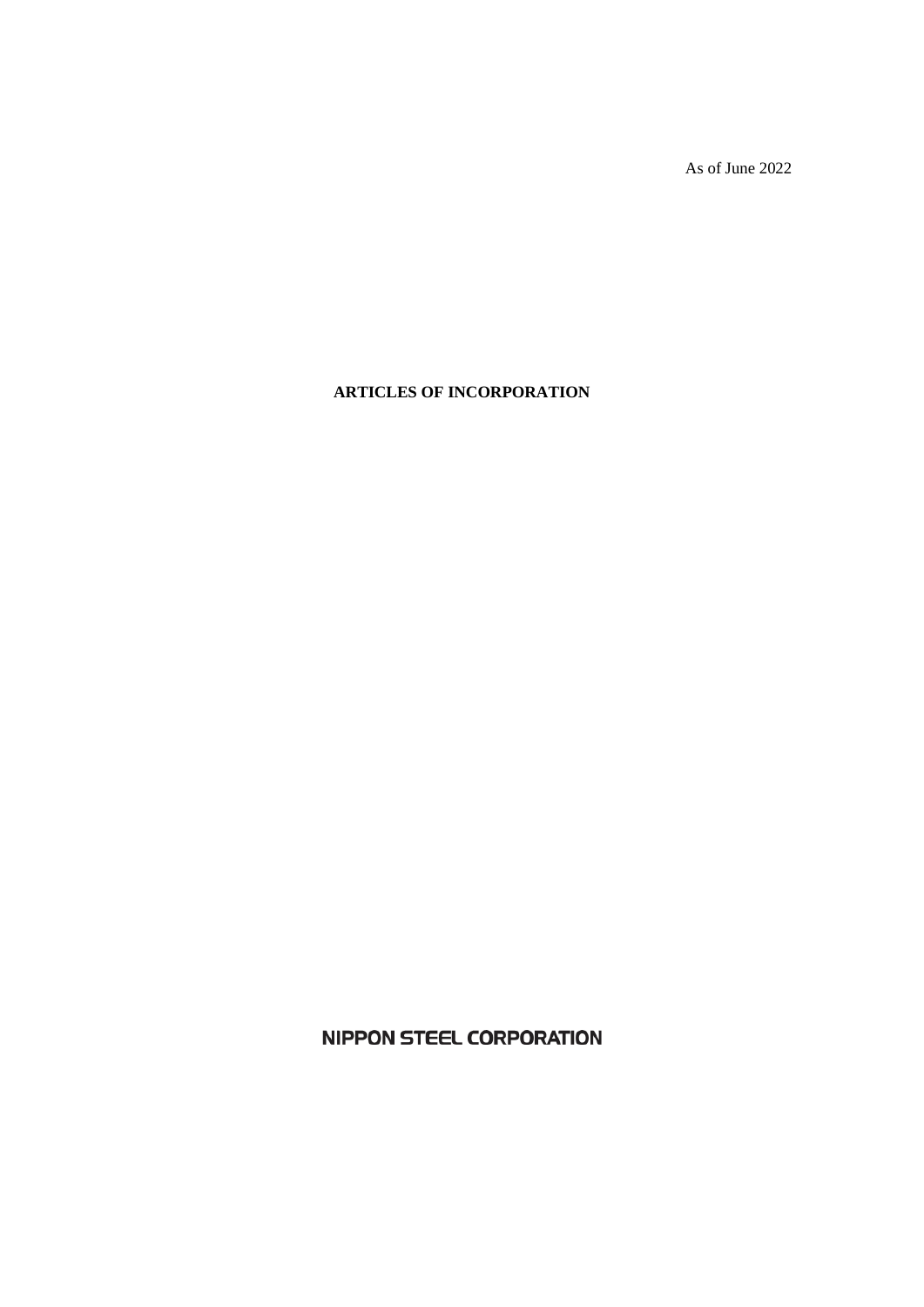# **ARTICLES OF INCORPORATION OF NIPPON STEEL CORPORATION**

# **CHAPTER I GENERAL PROVISIONS**

# **Article 1.**

The name of the Company shall be Nippon Seitetsu Kabushiki Kaisha. It shall be written in English NIPPON STEEL CORPORATION.

### **Article 2.**

The objects of the Company shall be to carry on the following businesses:

(1) manufacture and sale of iron and steel;

(2) manufacture and sale of industrial machinery and facilities, steel structures, water supply related facilities, etc.;

(3) contract work on civil engineering and construction, and design and supervision of construction of buildings;

(4) manufacture and sale of chemical products, electronic components, etc.;

(5) manufacture and sale of nonferrous metal, ceramics, carbon fibers, etc.;

(6) engineering and consultation related to the use and development of computer systems;

(7) freight transportation and warehousing;

(8) supply of electric power, gas, heat and other energy;

(9) disposal and recycling of waste;

(10) trading, leasing and intermediation of real properties;

(11) management of cultural, welfare, sport, training and other facilities; and

(12) any and all other businesses incidental to the foregoing subparagraphs.

# **Article 3.**

The Company shall have its principal office in Chiyoda-ku, Tokyo.

## **Article 4.**

The Company shall have the following organs in addition to the general meeting of shareholders and Directors.

(1) Board of Directors

(2) Audit & Supervisory Committee

(3) Accounting Auditor

## **Article 5.**

Public notices of the Company shall be given on the website. However, in cases where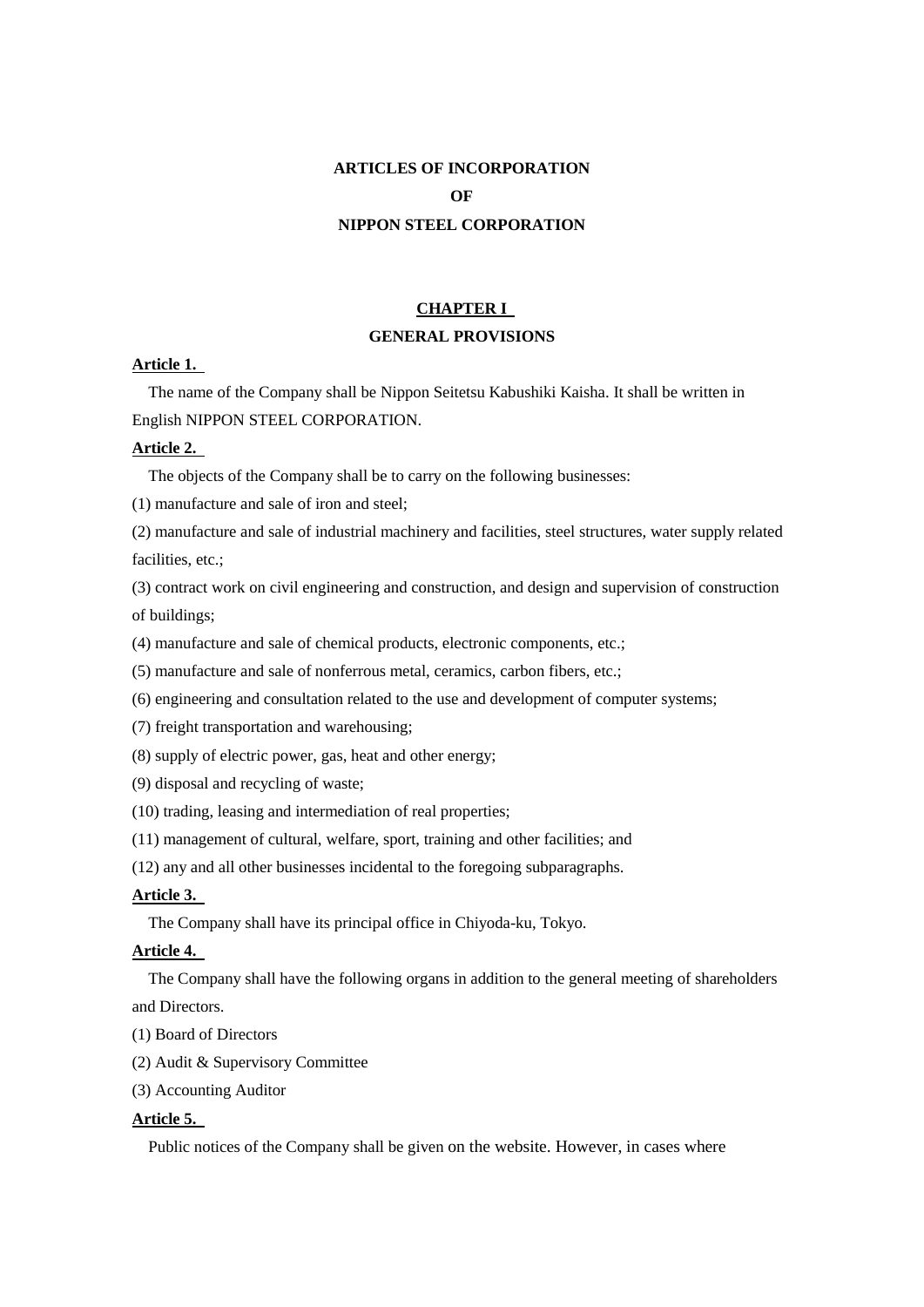accidents or other unavoidable circumstances prevent the use of the website, they shall be given by inserting them in the Nihon Keizai Shimbun published in Tokyo.

# **CHAPTER II SHARES**

### **Article 6.**

The total number of shares which the Company has authority to issue shall be 2,000,000,000.

## **Article 7.**

One hundred (100) shares of the Company shall constitute one (1) unit. A holder of one unit of shares shall have one vote at a general meeting of shareholders.

2. A holder of shares constituting less than one (1) unit of shares (*tangen*) (hereinafter "less than one unit of shares") of the Company may not exercise any rights other than those listed below with respect to such shares:

(1) the rights listed in Article 189, Paragraph 2 of the Companies Act;

(2) the right to be allotted shares and/or stock acquisition right which is offered by the Company to each shareholder in proportion to the number of shares held by such shareholder; and (3) the right set forth in the immediately subsequent paragraph.

3. A holder of less than one unit of shares of the Company may require the Company to sell such number of shares that, combined with the less than one unit of shares held by such shareholder, constitute one unit of shares of the Company.

### **Article 8.**

The Company shall appoint a registration agent with respect to its shares.

2. The registration agent and its place of business shall be designated by resolution of the Board of Directors and shall be notified publicly.

3. The Company shall have its registration agent prepare, maintain, and administer the affairs related to, and the Company shall not for itself prepare, maintain, and administer the affairs related to, the Register of Shareholders and the Register of Stock Acquisition Rights.

# **Article 9.**

Any matters relating to shares of the Company not provided for in the Articles of Incorporation shall be governed by the Regulations Relating to Shares prescribed by the Board of Directors.

# **CHAPTER III GENERAL MEETING OF SHAREHOLDERS**

#### **Article 10.**

The ordinary general meeting of shareholders of the Company shall be convened in June each year, and an extraordinary general meeting of shareholders shall be convened as the need arises.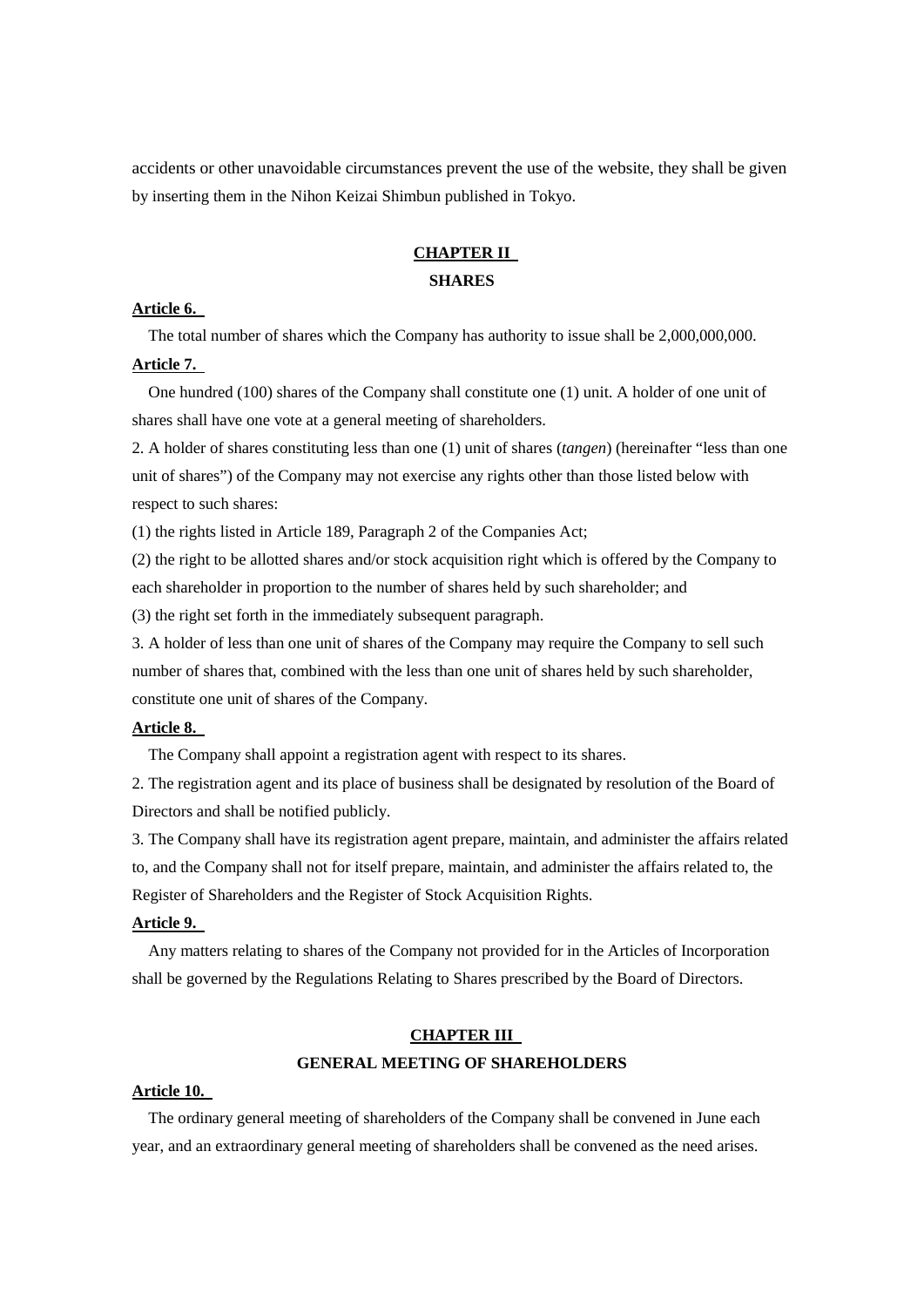## **Article 11.**

Shareholders entitled to exercise the right at the ordinary general meeting of shareholders referred to in the preceding Article shall be those who are electronically recorded as having the voting rights in the latest Register of Shareholders of March 31 each year.

#### **Article 12.**

The general meeting of shareholders shall be convened and presided over by the Chairman or the President of the Company; provided, however, that in the case where the Chairman and the President of the Company are unable to act as such, one of the other Directors shall act in his or her place in accordance with a resolution by the Board of Directors.

#### **Article 13.**

Resolution of the general meeting of shareholders shall be adopted by a majority vote of the shareholders present, unless otherwise provided for in the laws and regulations or the Articles of Incorporation.

2. Resolution provided for in Article 309, Paragraph 2 of the Companies Act shall require the presence of the shareholders holding in the aggregate one third or more of the votes of the shareholders who are entitled to exercise their voting rights and the affirmative vote of two thirds or more of the votes of the shareholders present.

### **Article 14.**

Shareholders may exercise their rights to vote by appointing as proxy another shareholder of the Company who is entitled to exercise his or her voting rights.

2. Any shareholder holding two or more voting rights who does not intend to exercise his or her voting rights in a uniform manner shall notify the Company in writing or electronically of such intention and the reason therefor at least three (3) days prior to the general meeting of shareholders. **Article 15.** 

The Company shall, in convening a general meeting of shareholders, provide its shareholders with information that constitutes the content of Reference Documents for Exercising Voting Rights, etc. in electronic format.

2. Among matters to be provided in electronic format, the Company may choose not to include all or part of those matters prescribed in the Ministry of Justice Order in paper-based format to be sent to shareholders who have requested the delivery of materials in paper-based format by the record date for voting rights.

# **CHAPTER IV DIRECTORS AND BOARD OF DIRECTORS**

#### **Article 16.**

The number of Directors of the Company shall be not more than twenty (20).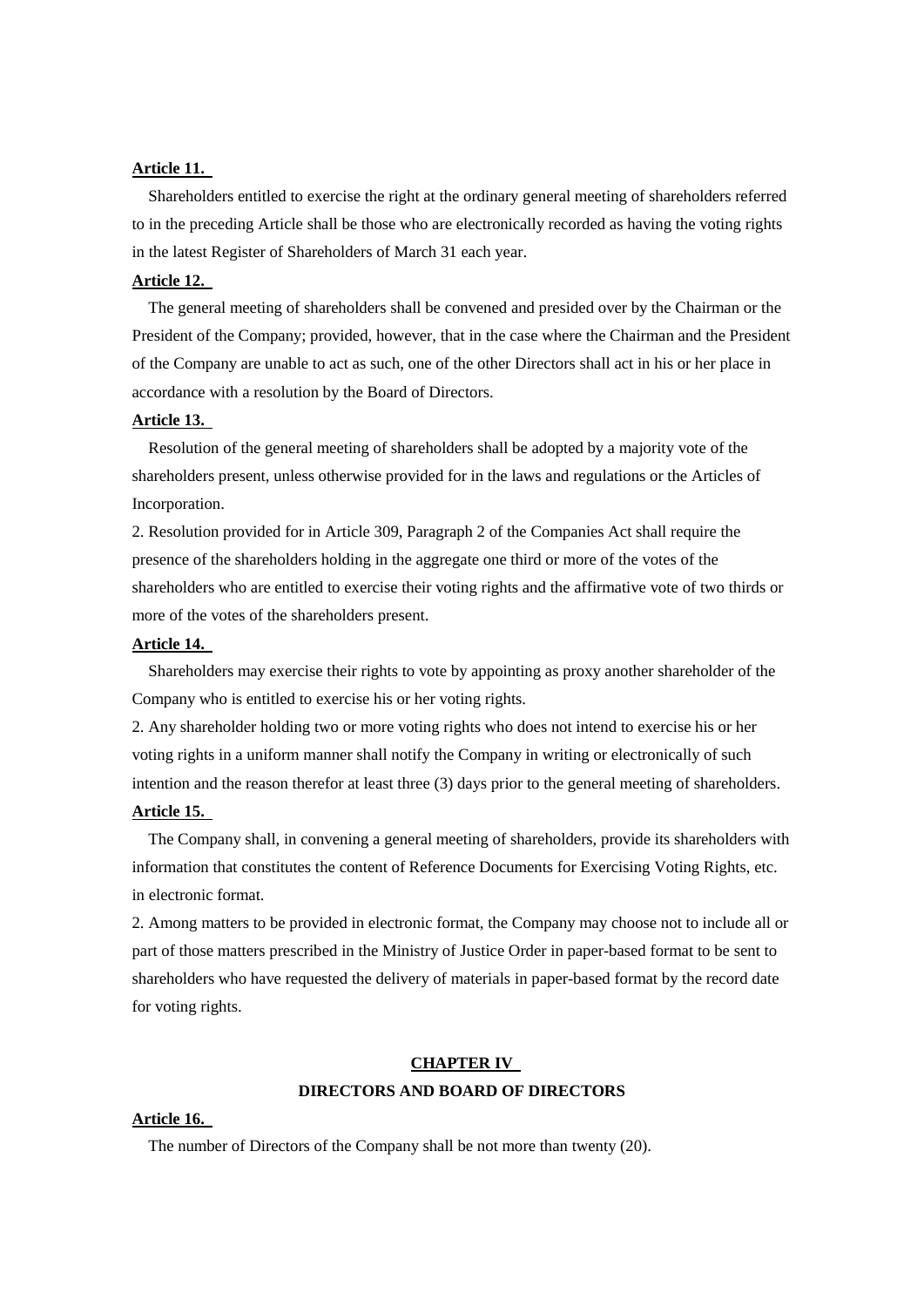2. The number of Directors who are Audit & Supervisory Committee Members shall be not more than seven (7).

### **Article 17.**

Resolution of a general meeting of shareholders electing Directors shall require the presence of the shareholders holding in the aggregate one third or more of the votes of the shareholders who are entitled to exercise their voting rights and the affirmative vote of a majority of the votes of the shareholders present.

2. The election of Directors shall be implemented by distinguishing between Directors who are Audit & Supervisory Committee Members and other Directors.

3. Cumulative voting shall not be adopted for the election of Directors.

### **Article 18.**

The term of office of Directors (excluding Directors who are Audit & Supervisory Committee Members) shall expire upon the conclusion of the next ordinary general meeting of shareholders convened following the assumption of office of such Director.

2. The term of office of Directors who are Audit & Supervisory Committee Members shall expire upon the conclusion of the ordinary general meeting of shareholders for the last business year which ends within two (2) years following the assumption of office of such Director.

3. The term of office of a Director who is an Audit & Supervisory Committee Member elected to fill a vacancy caused by retirement of a Director who was an Audit & Supervisory Committee Member prior to the expiry of his/her term of office shall be up to the expiry of the term of office of such retiring Director who was an Audit & Supervisory Committee Member.

#### **Article 19.**

Any compensation, bonuses or any other financial benefits payable to Directors by the Company in consideration for their performance of duties shall be determined by resolution of a general meeting of shareholders by distinguishing between Directors who are Audit & Supervisory Committee Members and other Directors.

# **Article 20.**

The Board of Directors shall, by resolution, appoint Representative Directors from among the Directors (excluding Directors who are Audit & Supervisory Committee Members).

# **Article 21.**

The Board of Directors may, by resolution, appoint one (1) Chairman and one (1) President from among the Directors (excluding Directors who are Audit & Supervisory Committee Members). 2. The Board of Directors may, by resolution, appoint Vice Chairmen, Executive Vice Presidents and Managing Directors from among the Directors (excluding Directors who are Audit & Supervisory Committee Members).

### **Article 22.**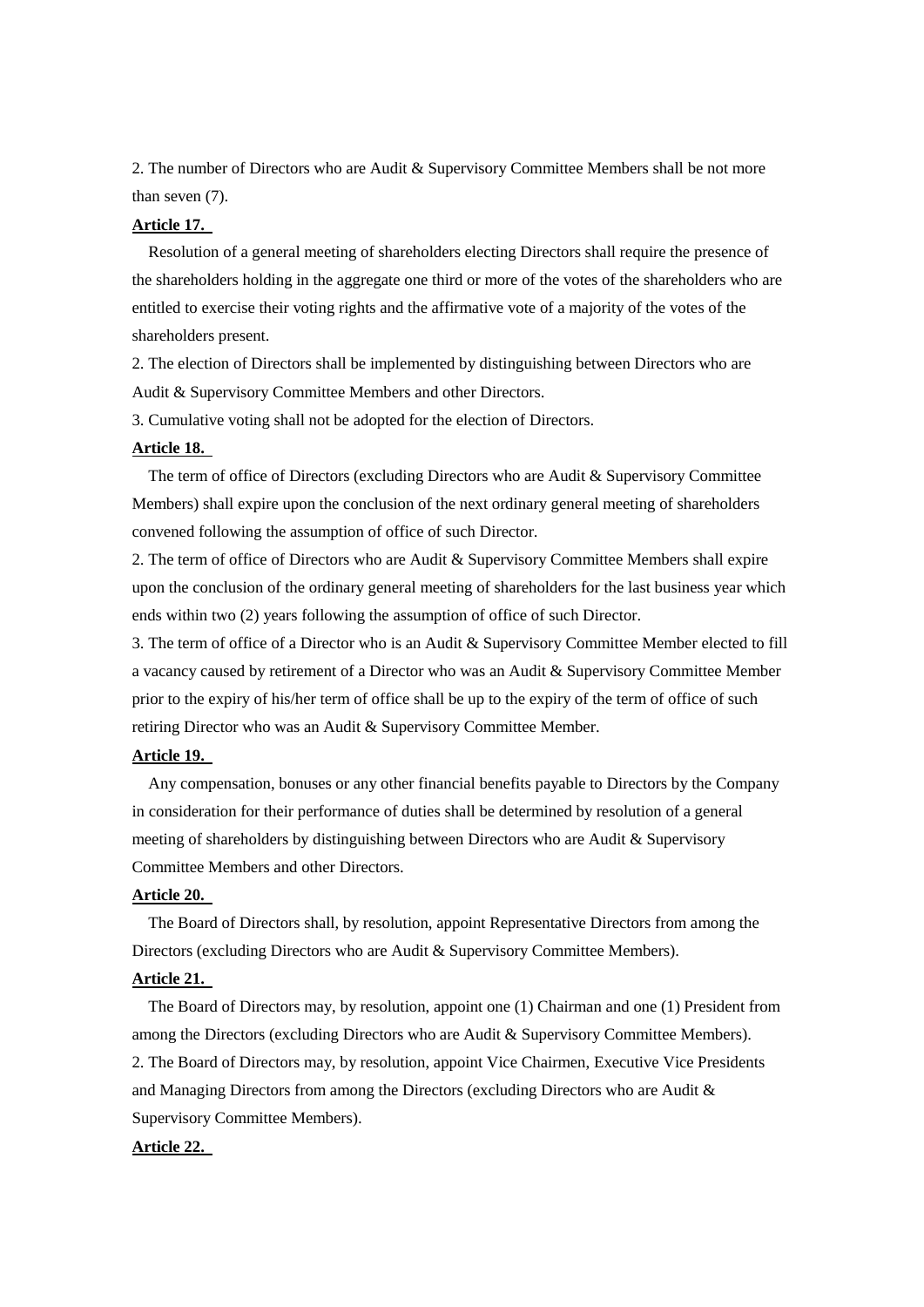In convening a meeting of the Board of Directors, the notice to that effect shall be sent to each Director at least three (3) days in advance of the date of such meeting; provided, however, that in the case of an emergency, this period may be shortened.

## **Article 23.**

The meeting of the Board of Directors shall be convened and presided over by the Chairman or the President of the Company; provided, however, that in the case where the Chairman and the President of the Company are unable to act as such, one of the other Directors shall act in his or her place in accordance with a resolution of the Board of Directors.

## **Article 24.**

In the event that a Director makes a proposal for an agenda item to be resolved at the Board of Directors and all Directors who are entitled to vote with respect to such item give consent in writing or electronically to such proposal, the Board of Directors shall be deemed to have approved by resolution such proposal.

### **Article 25.**

In accordance with the provisions of Article 399-13, Paragraph 6 of the Companies Act, the Company may, by resolution of the Board of Directors, delegate all or part of the decisions regarding execution of important operations (excluding matters listed in the items of Paragraph 5 of that Article) to Directors.

#### **Article 26.**

The Company may, by resolution of the Board of Directors, limit the liabilities of the Directors to the extent as provided in laws and regulations.

2. The Company may, in accordance with laws and regulations, enter into an agreement with its Director (excluding Executive Directors and others) which limits the liability of such Director to the greater of an amount determined in advance by the Company which shall not be less than twenty million yen (¥20,000,000) and the sum of the amounts set forth in Article 425, Paragraph 1 of the Companies Act.

# **Article 27.**

The Company may, where necessary, appoint Senior Advisors.

### **Article 28.**

Any matters relating to the Board of Directors not provided for in the Articles of Incorporation shall be governed by the Regulations of the Board of Directors prescribed by the Board of Directors.

# **CHAPTER V AUDIT & SUPERVISORY COMMITTEE**

#### **Article 29.**

The Audit & Supervisory Committee shall, by resolution, elect full-time Audit & Supervisory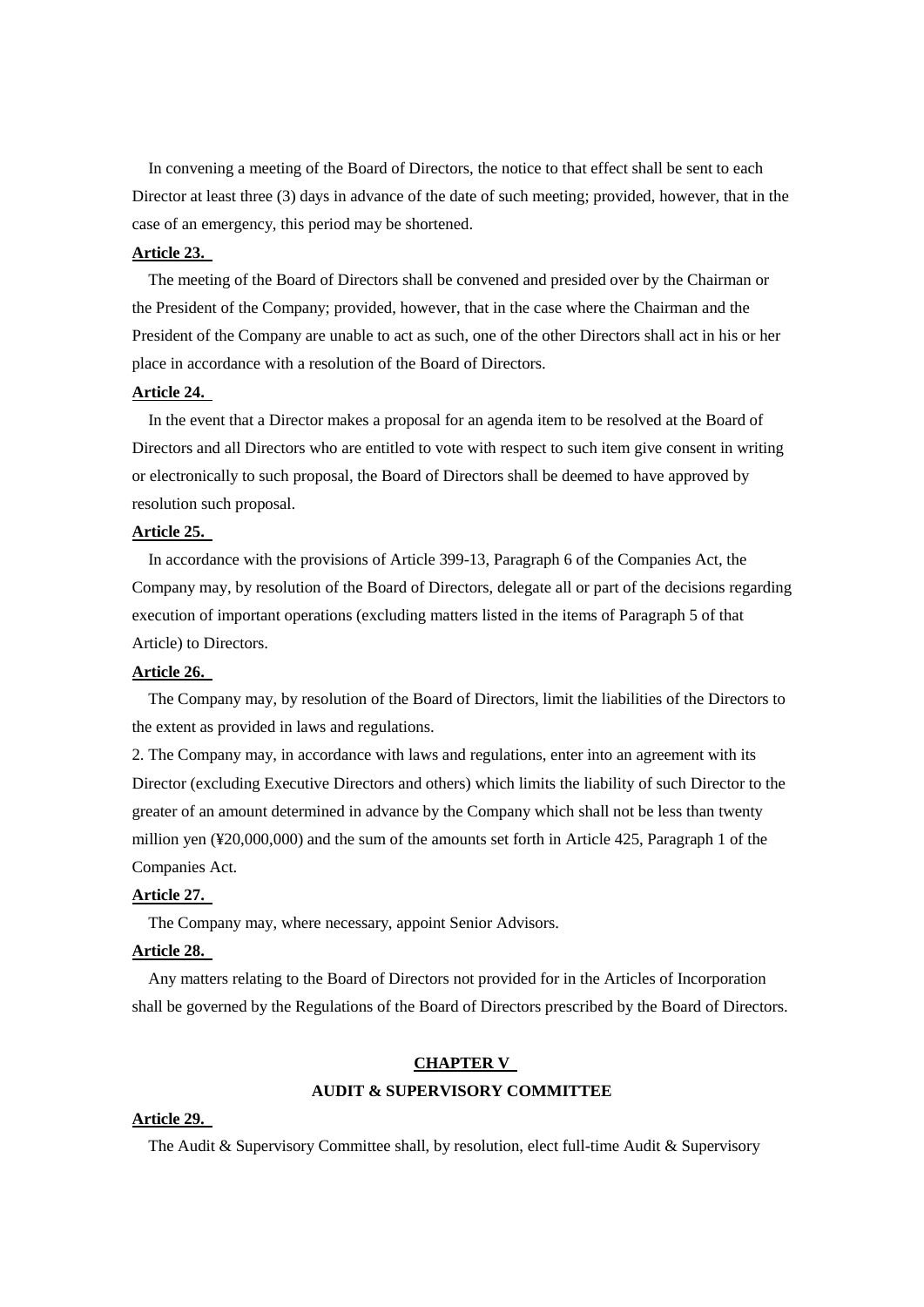Committee Members from among the Audit & Supervisory Committee Members.

2. The Audit & Supervisory Committee may, by resolution, elect Senior Audit & Supervisory Committee Members from among the Audit & Supervisory Committee Members.

### **Article 30.**

In convening a meeting of the Audit & Supervisory Committee, the notice to that effect shall be sent to each Audit & Supervisory Committee Member at least three (3) days in advance of the date of such meeting; provided, however, that in the case of an emergency, this period may be shortened.

### **Article 31.**

Any matters relating to the Audit & Supervisory Committee not provided for in the Articles of Incorporation shall be governed by the Regulations of the Audit & Supervisory Committee prescribed by the Audit & Supervisory Committee.

# **CHAPTER VI ACCOUNTING AND OTHER MATTERS**

## **Article 32.**

The business year of the Company shall be from April 1 each year to March 31 of the following year.

#### **Article 33.**

The Company may, by resolution of the Board of Directors, decide such matters as listed in Article 459, Paragraph 1 of the Companies Act, including but not limited to, distribution of its surplus and acquisitions of its own shares.

### **Article 34.**

The Company may distribute its surplus to the shareholders or registered pledgees registered in the latest Register of Shareholders as of March 31, September 30 and such other date as determined by the Board of Directors.

## **Article 35.**

The Company shall be relieved of its liability to pay the money to be distributed upon expiration of three (3) years after the tender of such payment.

#### **SUPPLEMENTARY PROVISION**

### **Article 1.**

Limitation by resolution of the Board of Directors of the liabilities of Audit & Supervisory Board Members under Article 423, Paragraph 1 of the Companies Act, which have arisen prior to the conclusion of the 96th General Meeting of Shareholders, shall be governed by Article 32, Paragraph